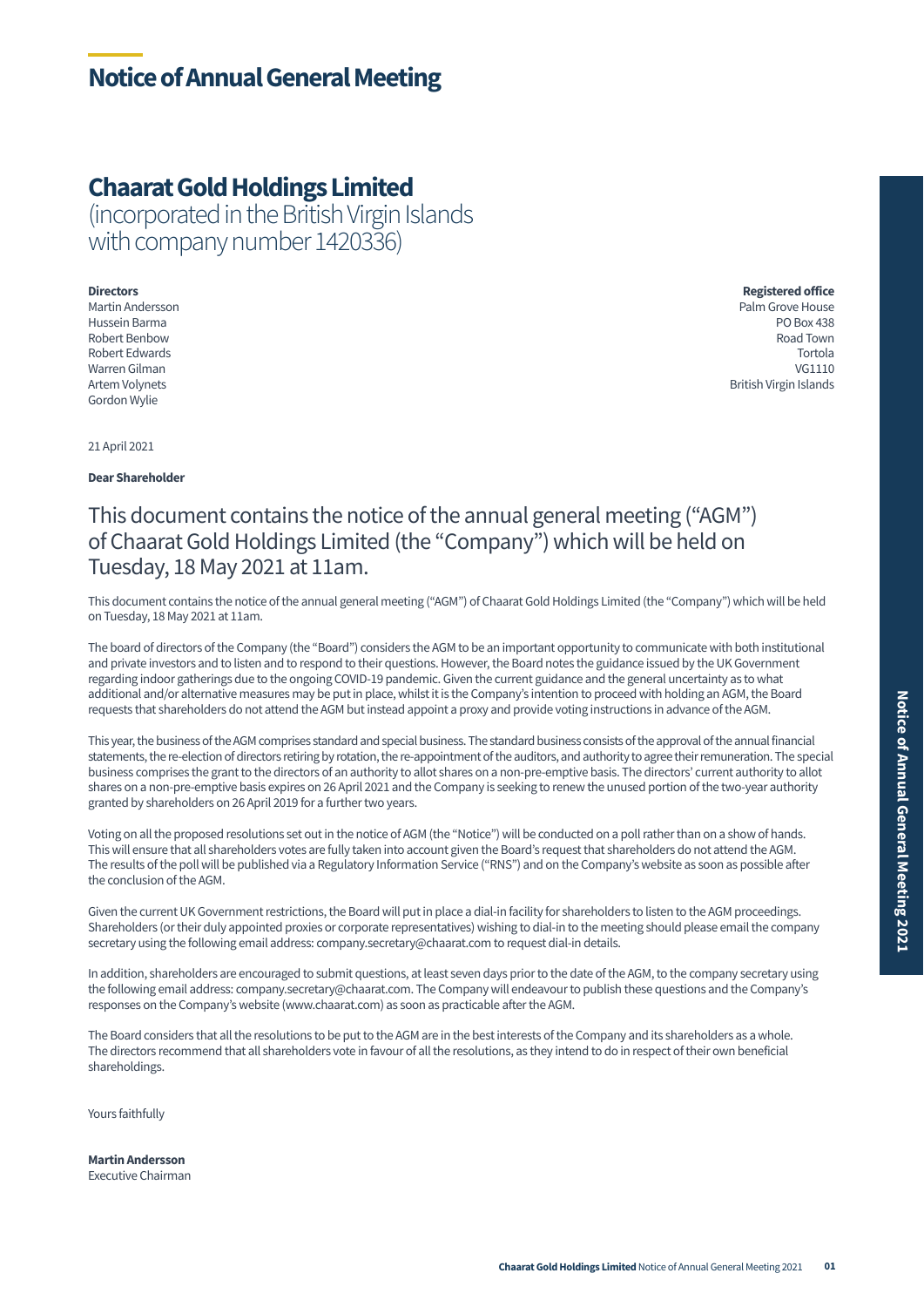## **Notice of Annual General Meeting**

Notice is hereby given that the annual general meeting (the "Meeting") of Chaarat Gold Holdings Limited (the "Company") will be held on Tuesday, 18 May 2021 at 11am at the offices of Baker & McKenzie LLP, 100 New Bridge Street, London EC4V 6JA to consider, and if thought fit, passing the following resolutions. Resolutions 1 to 6 are being proposed as ordinary resolutions and require approval by a simple majority of votes cast for the resolution to be passed. Resolution 7 is being proposed as a special resolution and requires the approval of not less than three-quarters of the votes cast for the resolution to be passed.

You will not receive a form of proxy or form of direction for the Meeting in the post. Instead, shareholders will receive instructions to enable them to vote electronically and how to register to do so, and depositary interest holders will be able to vote in crest. Shareholders may request a hard copy proxy form directly from the registrars, Link Asset Services, 10th Floor, Central Square, 29 Wellington Street, Leeds LS1 4DL (telephone number: 0371 664 0391 if calling from the United Kingdom, or +44(0)371 664 0391 if calling from outside the United Kingdom. Calls are charged at the standard geographical rate and will vary by provider. Calls outside the United Kingdom will be charged at the applicable international rate. Lines are open between 09:00 – 17:30, Monday to Friday excluding public holidays in England and Wales).

- 1. To receive the financial statements of the Company and the reports of the directors and the auditors for the financial year ended 31 December 2020.
- 2. To re-elect as a director of the Company Martin Andersson who is retiring in accordance with Regulation 12.7 of the Company's articles of association (the "Articles") and who, being eligible, offers himself for re-election.
- 3. To re-elect as a director of the Company Robert Edwards who is retiring in accordance with Regulation 12.7 of the Articles and who, being eligible, offers himself for re-election.
- 4. To re-appoint BDO LLP as auditor to hold office until the conclusion of the next general meeting at which accounts are laid before the Company.
- 5. To authorise the audit committee of the board of directors to agree the remuneration of the auditor.
- 6. To authorise, in accordance with Regulations. 3.1 to 3.7 of the Articles, the directors of the Company to allot up to 708,554,862 Relevant Securities (as defined in Regulation 3.2 of the Articles, and in addition to the Company's existing authority to allot Relevant Securities under the Articles) from the date of these resolutions until 18 May 2023, including any allotment made after such authority has expired of Relevant Securities which are allotted in pursuance of an offer or agreement made by the Company before such authority has expired.
- 7. To authorise, in accordance with Regulation 5.1 of the Articles, the directors of the Company to allot Equity Securities (as defined in Regulation 4.8 of the Articles, and in addition to the Company's existing authority to allot Equity Securities under the Articles) pursuant to the general authority granted under resolution 6 above as if the pre-emption rights contained in Regulations. 4.1 to 4.6 and Regulation 4.8 of the Articles did not apply to such allotment.

By order of the Board

**Frances Robinson** 

Company Secretary

21 April 2021

### **Chaarat Gold Holdings Limited**

Registered in the British Virgin Islands with registered number 1420336 Registered Office: Palm Grove House, PO Box 438, Road Town, Tortola, VG1110, British Virgin Islands

#### **Notes**

- 1. For the purposes of resolution 1, copies of the 2020 annual report and financial statements are posted on the Company's website (www.chaarat.com) and will also be available for inspection at the registered office of the Company from the date of this notice until the conclusion of the Meeting.
- 2. For the reasons explained in the Chairman's letter, the Board requests that shareholders do not attend the Meeting but instead appoint a proxy and provide voting instructions in advance of the Meeting.
- 3. Voting on all resolutions will be by way of poll. A poll reflects the number of voting rights exercisable by each member. The results of the voting at the Meeting will be announced through a Regulatory Information Service and will appear on the Company's website www.chaarat.com.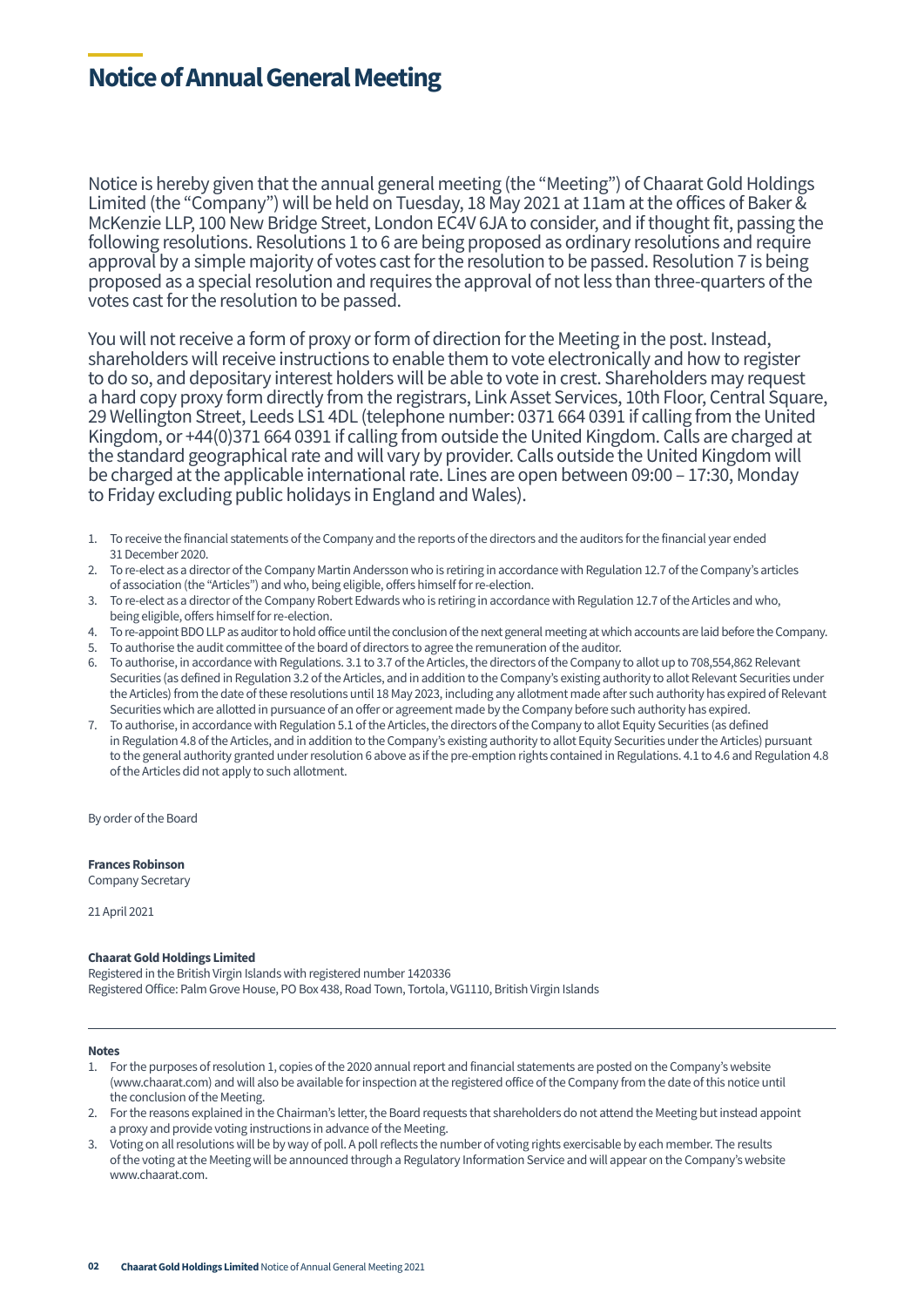## **Notes for Shareholders Notes for Depositary**

# **Interest Holders**

- 1. Pursuant to Regulation 41 of the Uncertificated Securities Regulations 2001 (as amended), only those members registered in the register of members of the Company 48 hours before the Meeting (i.e. by close of business on 16 May 2021) (or if the Meeting is adjourned, in the register of members of the Company 48 hours before the date and time of the adjourned meeting) shall be entitled to attend or vote at the Meeting in respect of the number of shares registered in their respective names at that time. Changes to entries on the register of members after that time will be disregarded in determining the rights of any person to attend or vote at the Meeting.
- 2. Registered members of the Company may vote at the Meeting in person or by proxy or corporate representative. A member may appoint one or more persons as his proxy to attend and vote at the Meeting on his behalf. A proxy need not be a member. Where more than one proxy is appointed the instrument of proxy must specify the number of shares each proxy is entitled to vote.
- 3. The appointment of a proxy will not affect the right of a member to attend and vote in person at the Meeting or adjourned meeting. A member that is a corporation may appoint a representative to attend and vote on its behalf at the Meeting by delivering evidence of such appointment to the Company's registrar no later than 48 hours before the time fixed for the Meeting (i.e., by 11am on 16 May 2021) or any adjourned meeting.
- 4. In order to be valid, the proxy appointment (together with any power of attorney or other authority (if any) under which it is signed, or a notarially certified copy of that authority) must be returned by one of the following methods, in each case so as to arrive no later than 11am on 16 May 2021 or, in the case of an adjourned meeting, not less than 48 hours before the time appointed for holding such adjourned meeting (ignoring for these purposes non-working days) or (in the case of a poll taken otherwise than at or on the same day as the Meeting or adjourned meeting) for the taking of the poll at which it is to be used:
	- a. in hard copy form by post, by courier or by hand to the Company's registrars, Link Asset Services at 10th Floor, Central Square, 29 Wellington Street, Leeds LS1 4DL;
	- b. via www.signalshares.com by logging on and selecting the "Proxy Voting" link. If you have not previously registered for electronic communications, you will first be asked to register as a new user, for which you will require your investor code (IVC), (which can be found on your share certificate), family name and postcode (if resident in the UK).
- 1. You will not receive a form of direction for the Meeting in the post. Depositary Interests may be voted through the CREST Proxy Voting Service in accordance with the procedures set out in the CREST manual.
- 2. Depositary Interest Holders ("DI Holders") may request and complete a form of direction in order to instruct Link Market Services Trustees Limited, the Depositary, to vote on the DI Holder's behalf at the Meeting by proxy or, if the Meeting is adjourned, at the adjourned meeting. Requests for a hard copy should be sent to Link Asset Services at 10th Floor, Central Square, 29 Wellington Street, Leeds LS1 4DL (telephone number: 0371 664 0391).
- 3. To be effective, a valid form of direction (and any power of attorney or other authority under which it is signed) must be received electronically or delivered to Link Asset Services at 10th Floor, Central Square, 29 Wellington Street, Leeds LS1 4DL no later 11am on 15 May 2021 or 72 hours before any adjourned Meeting. DI Holders must be registered as the holders of their respective Depositary Interests as at close of business on 15 May 2021 for their forms of direction to be valid.
- 4. The Depositary will appoint the chairman of the Meeting as its proxy to cast DI Holders' votes. The chairman of the Meeting may also vote or abstain from voting as he or she thinks fit on any other business (including amendments to resolutions) which may properly come before the Meeting.
- 5. The "Vote Withheld" option is provided to enable you to abstain from voting on the resolutions. However, it should be noted that a "Vote Withheld" is not a vote in law and will not be counted in the calculation of the proportion of the votes "For" and "Against" a resolution.
- 6. DI Holders wishing to attend the Meeting should contact the Depositary at Link Market Services Trustees Limited, 10th Floor, Central Square, 29 Wellington Street, Leeds LS1 4DL or by email by using nominee.enquiries@linkgroup.co.uk by no later than 11am on 15 May 2021.